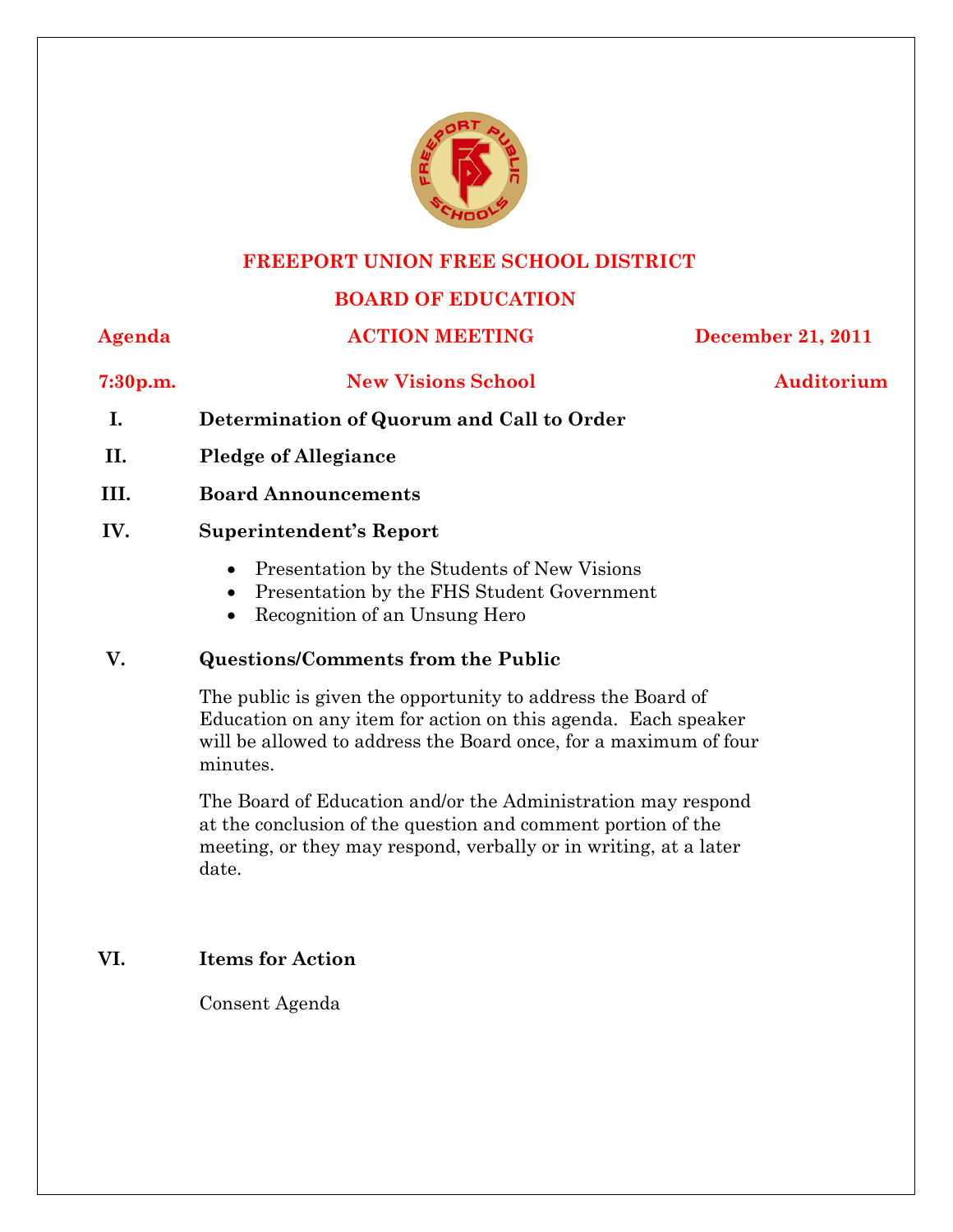# **Consent Agenda Items:**

 **AA. Consent - Approve** 

 *Acceptance of the Minutes*  $\mathbf{A}$ hereby approves the following items; A; B  $1, 2, 3, 4, 5, 6$ ; C  $1$ . **BE IT RESOLVED that the Board of Education of the Freeport Union Free School District** 

|       | A.            | Acceptance of the Minutes of the Board of Education Meetings    | TAB <sub>1</sub> |
|-------|---------------|-----------------------------------------------------------------|------------------|
|       | <b>B.</b>     | <b>Personnel Actions</b>                                        |                  |
|       |               | 1. Leave of Absence                                             | TAB <sub>2</sub> |
|       |               | 2. Resignation                                                  | TAB <sub>3</sub> |
|       |               | 3. Termination of Staff                                         | TAB <sub>4</sub> |
|       |               | 4. Appointment of Staff - Temporary                             | TAB <sub>5</sub> |
|       |               | 5. Appointment of Teaching Assistants                           | TAB <sub>6</sub> |
|       |               | 6. Appointment of Non-Instructional Staff                       | TAB <sub>7</sub> |
|       | $C_{\bullet}$ | Education                                                       |                  |
|       |               | 1. Acceptance of the Minutes from the Committees on             | TAB <sub>8</sub> |
|       |               | Special Education and Preschool Education                       |                  |
| VII.  |               | <b>Other Items for Action</b><br>Personnel                      |                  |
|       | A.            | 1. Granting of Tenure                                           | TAB <sub>9</sub> |
|       | <b>B.</b>     | <b>Education</b>                                                |                  |
|       |               | 1. Approval of Consultants --External Evaluators                | <b>TAB 10</b>    |
|       |               | 2. Approval of Comprehensive Education Plan                     | <b>TAB 11</b>    |
|       | $C_{\bullet}$ | Finance                                                         |                  |
|       |               | 1. Acceptance of a Donation                                     | <b>TAB 12</b>    |
|       |               | 2. Budget Transfers - Capital Fund & General Fund               | <b>TAB 13</b>    |
|       |               | 3. Approval of BOCES - Project Number 20-280091 AP<br>Agreement | <b>TAB 14</b>    |
|       |               | 4. Approval of an Intermunicipal Agreement                      | <b>TAB 15</b>    |
| VIII. | A.            | <b>Other Reports to the Board</b>                               |                  |
|       |               | 1. Treasurer's Report                                           | <b>TAB 16</b>    |
|       |               | 2. High School Funds Report                                     |                  |
|       |               |                                                                 |                  |